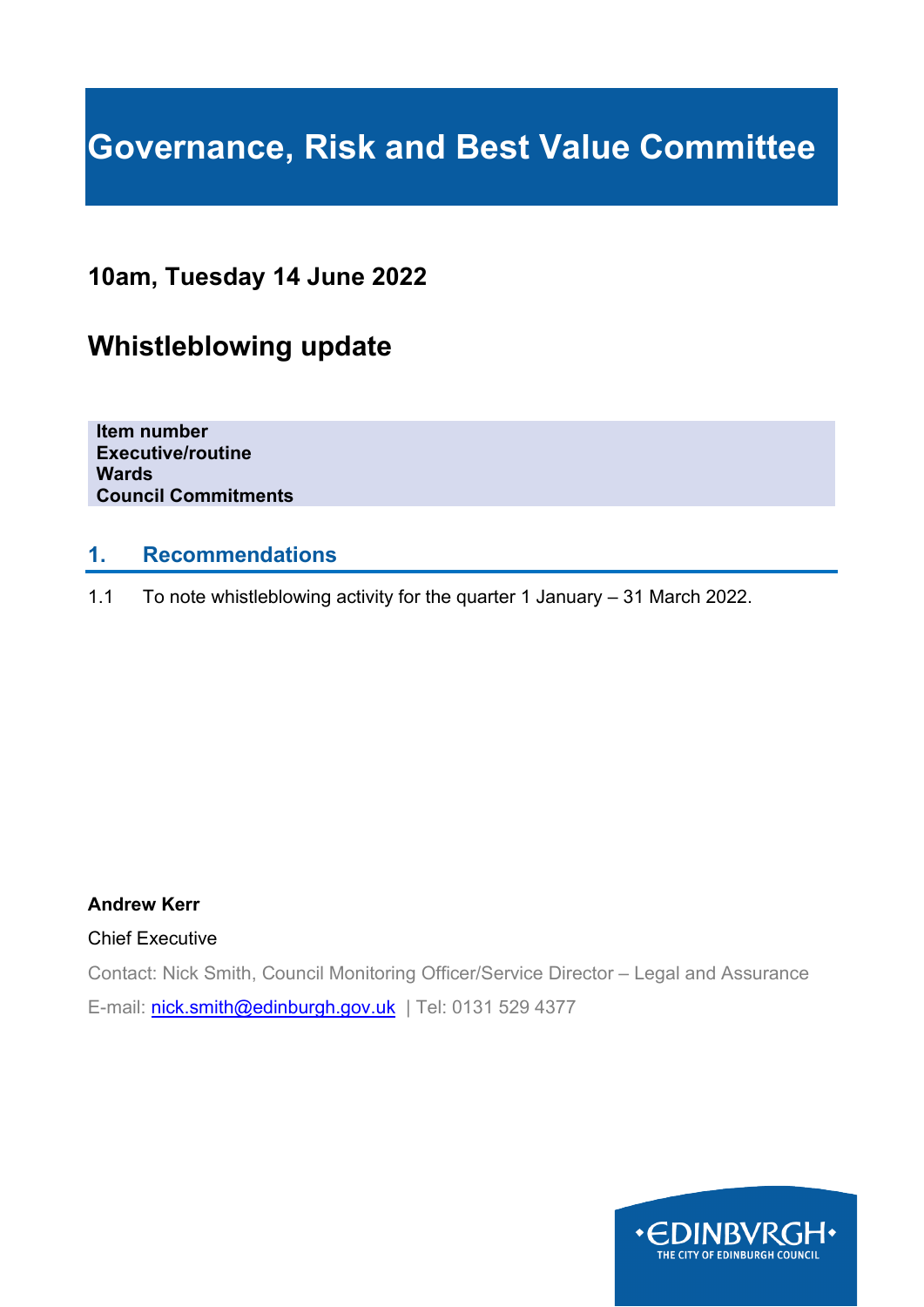# **Whistleblowing update**

# **2. Executive Summary**

- 2.1 This report provides a high-level overview of the operation of the Council's whistleblowing service for the quarter 1 January – 31 March 2022.
- 2.2 This reporting period covers months twenty-two to twenty-four of coronavirus pandemic measures, with restrictions easing significantly but a significant number of Council staff still working from home.

## **3. Background**

- 3.1 The Council's whistleblowing service (including a confidential reporting line) is contracted to an independent external organisation, Safecall Limited.
- 3.2 The Council's Whistleblowing policy (section 4.3.2) notes that quarterly summary reports on whistleblowing activity will be presented to the Governance, Risk and Best Value Committee.

#### **4. Main report**

#### 4.1 **Disclosures**

During the reporting period Safecall received 19 new disclosures:

| Category                        | Number of disclosures |
|---------------------------------|-----------------------|
| Major/significant disclosures   | 3                     |
| Minor/operational disclosures   | 13                    |
| Category still to be determined | 3                     |
| Non-qualifying disclosures      | 0                     |

4.2 The number of disclosures received is similar to the previous quarter when there were 21.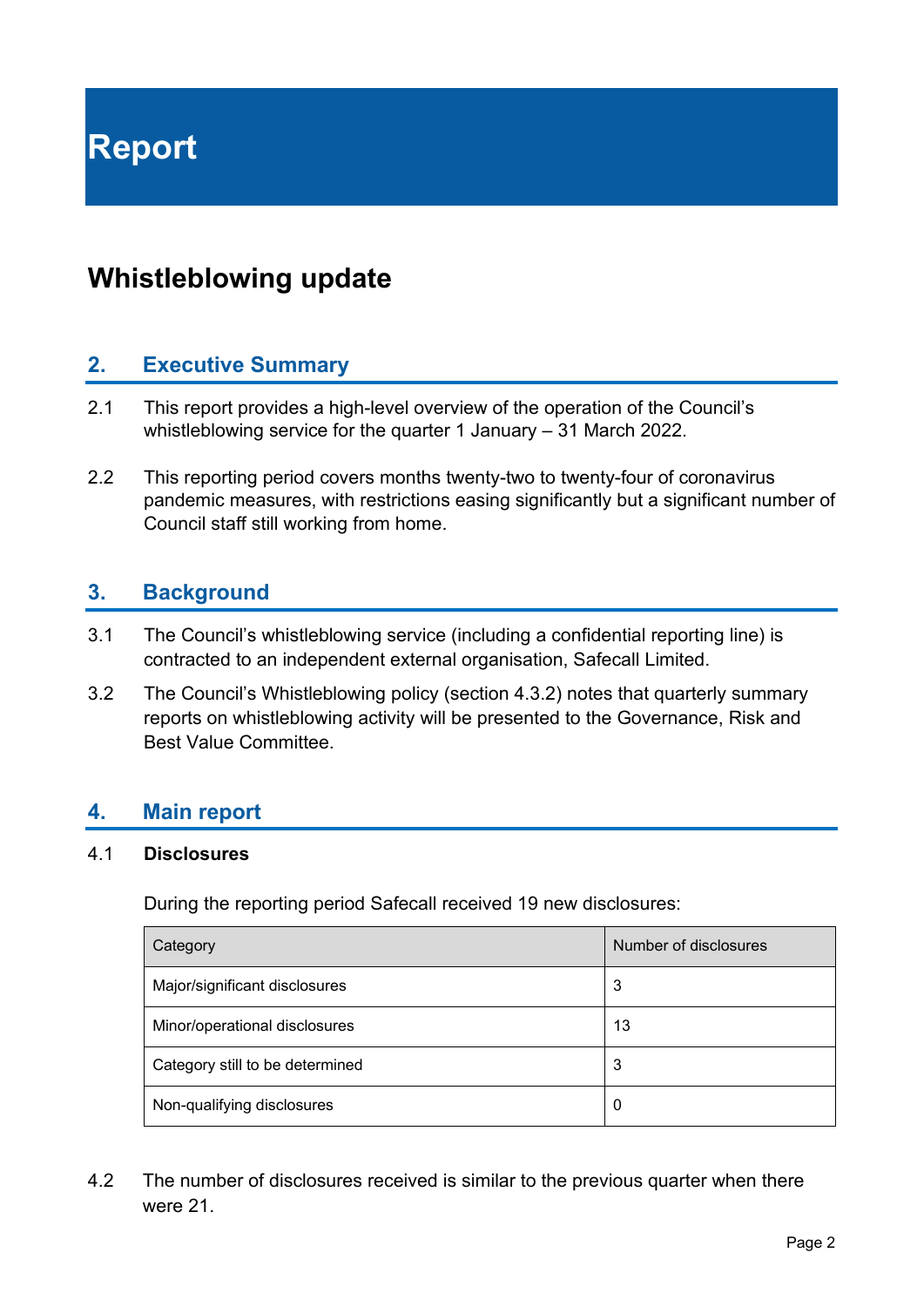#### **Susanne Tanner QC Led Inquiry and Review**

- 4.3 During the quarter the Monitoring Officer and Governance Manager participated in a series of meetings and workshops that form part of a programme of work to progress and implement the recommendations of the inquiry and review.
- 4.4 The Monitoring Officer has put in place dedicated resource to commence work on a revised whistleblowing policy, incorporating the recommendations of the review.
- 4.5 The recruitment of additional resource for the Governance Team commenced.
- 4.6 Interim triage arrangements commenced, with fortnightly meetings between Governance, Human Resources and Legal Services.
- 4.7 At present the existing policies, systems and processes remain in place, pending the design and implementation of new systems and processes and onboarding and training of new staff to deal with triage and investigations.
- 4.8 The Governance team continues to work with HR, Legal Services and Safecall to process and progress whistleblowing matters in the most effective way possible, however this small team also has a significant role in delivering the elected member related programme of work for the May 2022 elections.
- 4.9 As a result, it will take some time for the Tanner recommendations to be fully implemented and there will need to be a period of transition from the old to the new model of working. This may not match the expectations of those using or involved with the service however, who will not see wholescale change immediately.

## **5. Next Steps**

- 5.1 Significant focus will be required to deliver the Council's action plan in response to the outcome of the whistleblowing culture review and this will be the priority in activity undertaken in the short and longer term.
- 5.2 A revised whistleblowing policy, that will reflect the recommendations of the Tanner Report, will be presented to the consultative group with the Trade Unions in due course and thereafter to the Policy and Sustainability Committee for approval. If approved, it will be sent to members of GRBV for information.

# **6. Financial impact**

6.1 Costs incurred for the whistleblowing service during the three-month period 1 January – 31 March 2022 totalled £15,038.82 (excluding VAT).